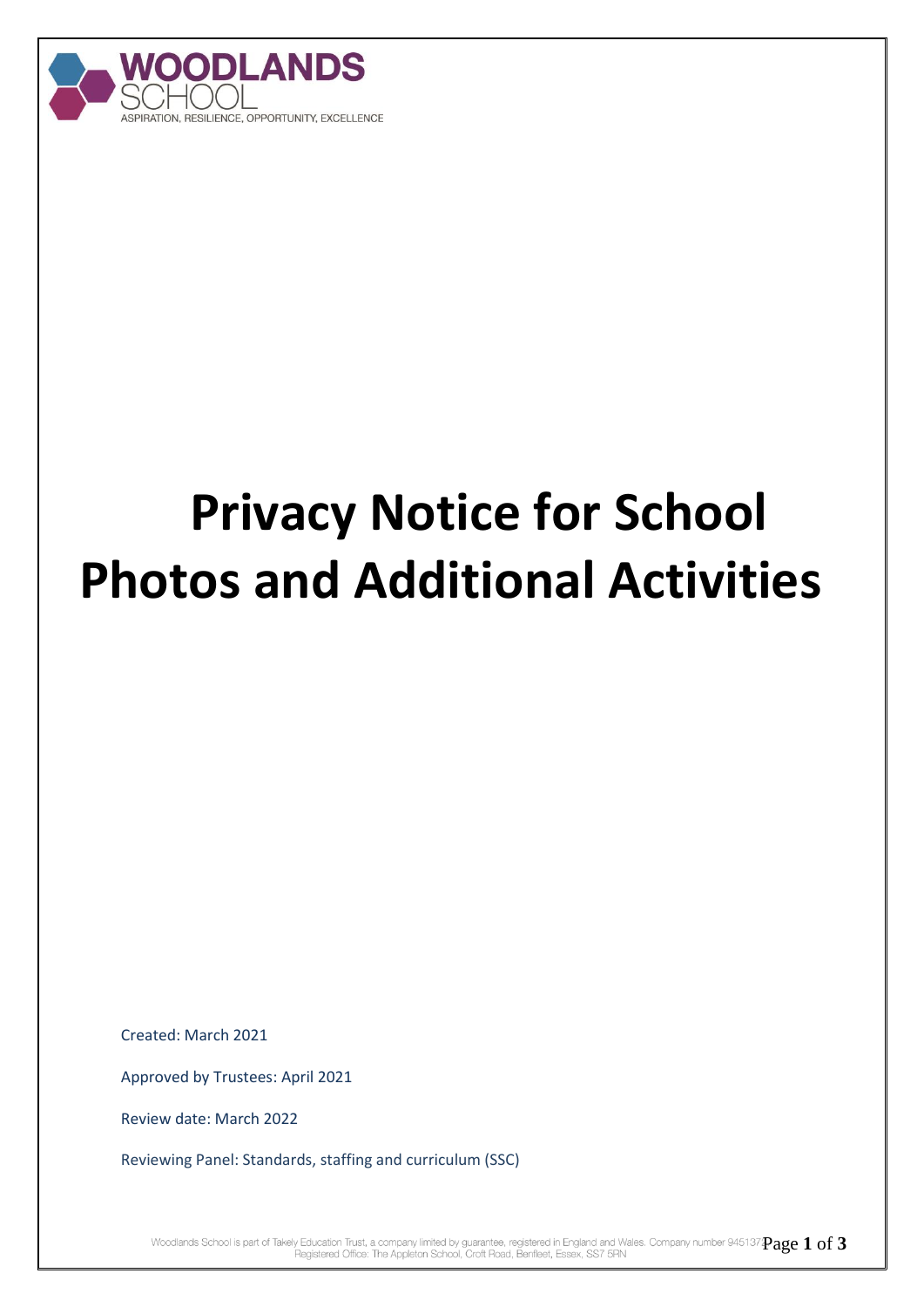## **School photos and additional activities**

We are required by law to retain a photo of each pupil as part of our educational record. We sometimes wish to use digital images, e.g. photos, videos, audio recordings to enhance education provision, inclusion and recreation. When this is the case we will seek the consent of the parent/carer, or where pupils are aged 12 or above, from the pupil themselves. Where consent has been provided for the use of images, and the pupil has left the school, we will rely on legitimate interests as our legal basis when retaining digital images for archiving purposes.

As we will be relying on consent when displaying or publishing digital images, that consent can be withdrawn at any time simply by contacting the school. Every effort will be made to delete the images, but please note that where consent has been provided for the publication of the images, the school may not be able to locate and delete the image on request, although reasonable steps will be taken to do so.

The school is the Data Controller for this information. This information may be shared in order to celebrate successes or promote our education services. Please note we only share information required for that particular purpose and then only the minimum required. We may share digital images with your consent with:

- The school website provider
- Local media
- School photographer
- Essex Records Office
- Social Media platforms

No digital images are routinely available outside of the UK. However, where digital images are used on social media, in publications, or on our website we cannot restrict the access to such images to the UK.

## Additional school activities

We may offer extra-curricular activities, for example recreational school trips, sporting events and pupil support services (e.g. Speech and Language Therapy). The types of personal information we may use include:

- Names
- Emergency contacts
- Health information
- Date of birth
- Passport information

In these circumstances we rely on your consent. We will seek the consent of the parent/carer, or where pupils are aged 12 or above, from the pupil themselves. Permission for pupils to go on trips will be sought from the parent/carer. As we are relying on your consent you can withdraw consent at any time by contacting the school.

Personal information used for such purposes will be kept for the duration of the planning and execution of the event, and for as long post event is reasonable to handle any resulting queries or complaints.

No personal information is routinely available outside of the UK. However, in the case of overseas trips information will be used in other countries. Where this is the case this will be with your consent and with appropriate safeguards in place.